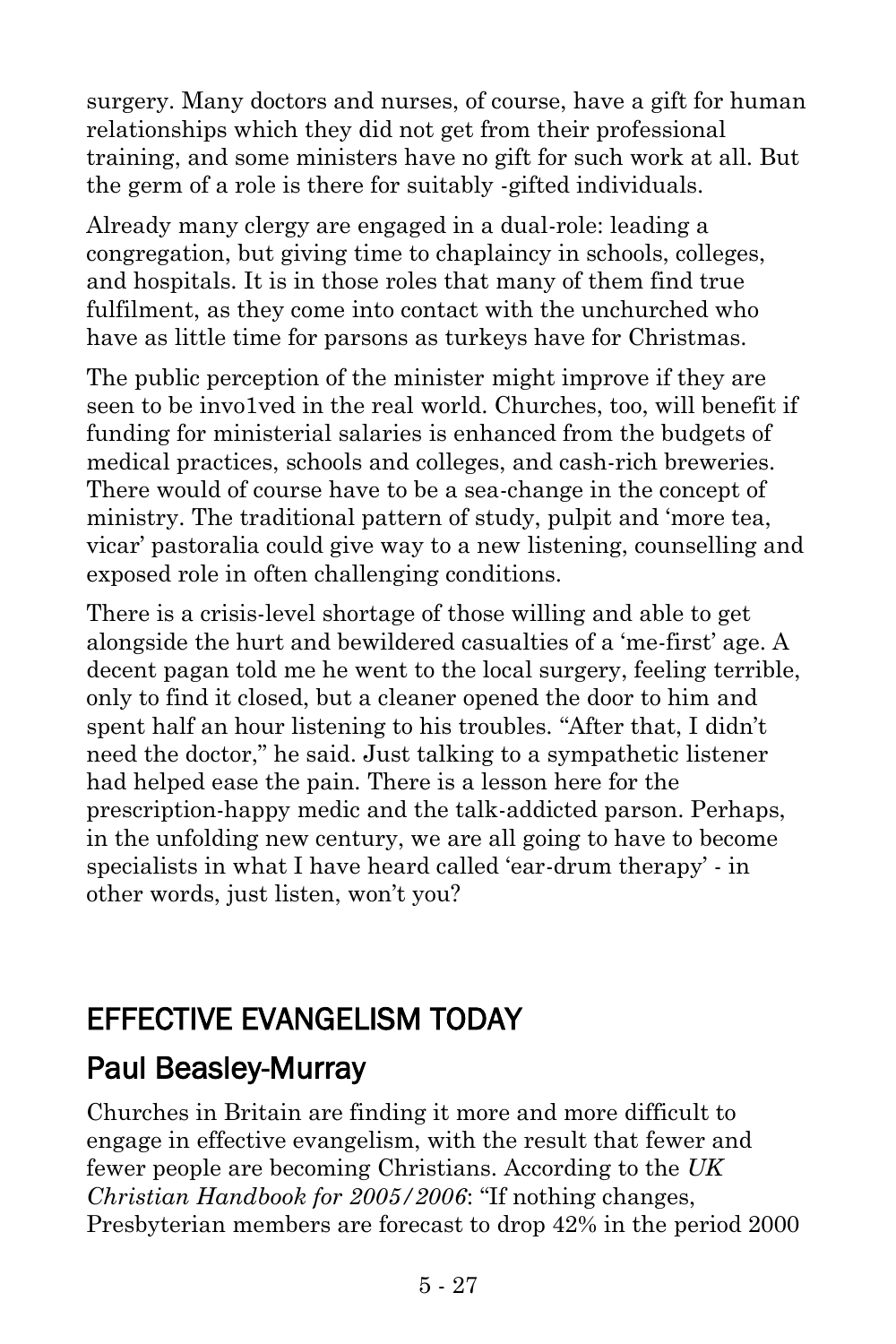to 2020, Methodists 37%, Anglicans 31%, Catholics 28%, Independents 22%, and the Baptists 17%". In 1980 11% of the British population went to church; in 2000 8%; and is expected to be down to 2% by 2040, with two-thirds of churchgoers then being 65 or over.<sup>34</sup>

We mustn't get too down-hearted by these statistics. As G. K. Chesterton wrote: "Five times in the last 2000 years the church has to all appearance gone to the dogs. In each case it was the dogs that died". <sup>35</sup> Furthermore, the trend in church decline can be easily reversed: if each year every Christian were to win one person to Christ, then the whole world would be won to Christ within six years!

Statistics can be misleading. Let's simply accept the fact that the churches in the West face a crisis: if churches are going to survive into the second half of this 21st century, then we are going to have to learn to evangelise.

Robin Gill likened British churches today to the pelicans in St James' Park in central London, "awkward, out of place, angular, with a big mouth but little brain, demanding but inactive". He went on: "Churches in Britain need to make urgent choices about structure and direction. If they are to cease being pelicans, they need to be much clearer about how they might be effective in present-day Britain. They need to be more single-minded about growth... about how they might reach the nine out of ten people in Britain who seldom or never go to church".<sup>36</sup>

If that image doesn't grab you, then what about likening churches to dinosaurs? According to William Easum: "Congregations whose membership has plateaued or is declining have much in common with dinosaurs. Both have great heritages. Both require enormous amounts of food...Both became endangered species. ... Like the dinosaur they have a voracious appetite. Much of their time, energy, and money is spent foraging for food (for themselves), so that little time is left to feed the unchurched. ....Either their pride or their near-sightedness keeps them from changing the ways they

 $\overline{a}$ 

<sup>34</sup> Peter Brierley.*UK Christian Handbook: Religious Trends 5* (Christian Research, London 2005) 0.4

<sup>35</sup> Quoted by Brierley in *UK Christian Handbook: Religious Trends 5:* 0.3 <sup>36</sup> *A vision for growth: why your church doesn't have to be a pelican in the wilderness* (SPCK, London 1994) 2-3.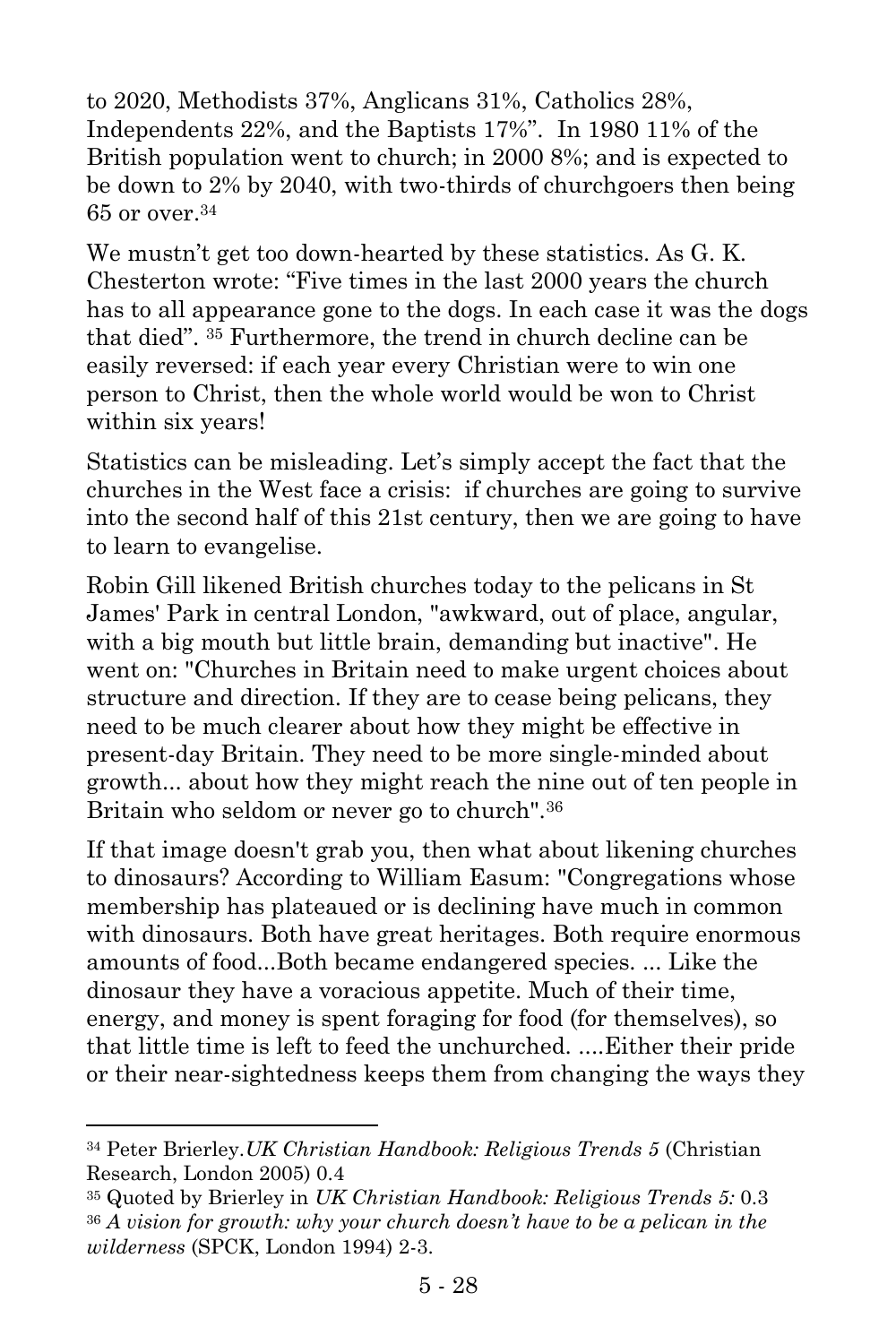minister to people....All around are unchurched, hurting people... But many refuse to change their methods and structures to minister to people where they are in ways they can understand. Like the dinosaur, their necks are too stiff or their eyes too nearsighted. Clearly God doesn't care if these congregations survive; but God passionately cares if they meet the spiritual needs of those God sends their way." 37

What can be done? How can we engage in effective evangelism?

#### **1. Be open to change**

l

Churches must be prepared to change. Yet change is costly. As North American mega-church pastor, Leith Anderson, has written: "There is a basic principle of church growth: For a church to grow, it must want to grow and be willing to pay the price. The price is least counted in dollars. It comes in the more costly currency of change. It is doing church in new ways, incorporating new people, moving out of comfort zones, and existing for others rather than for self." <sup>38</sup> Change is never an option in life. We either change or we die. The seven last words of a church were: "We never did it that way before".

#### **2.Realise that the West is now a mission field.**

We are now in a missionary situation, where the focus has to be on people outside, rather than inside, the church. This calls for a different kind of leadership, as also for different expectations of leadership. Let me be personal. When I came to Chelmsford to preach 'with a view', as we Baptists put it, I concluded my sermon on Rom 1.16 with these words: "What kind of minister are you looking for? If you are looking for a chaplain to marry you, bury you and keep you comfortable, then forget me. But if you are looking for a leader with a passion for evangelism, who will constantly seek to mobilise this church for mission, who will never be satisfied even with a packed church, then maybe I am your man." Churches need a mood change - they need to cease being pastoral units and become missionary congregations. If churches today in the West are to be effective, then they must shift from

<sup>37</sup> *Dancing with Dinosaurs: Ministry In A Hostile And Hurting World* (Abingdon, Nashville 1993)

<sup>38</sup> *A Church for the 21st Century* (Bethany House, Minneapolis, 1992), 192.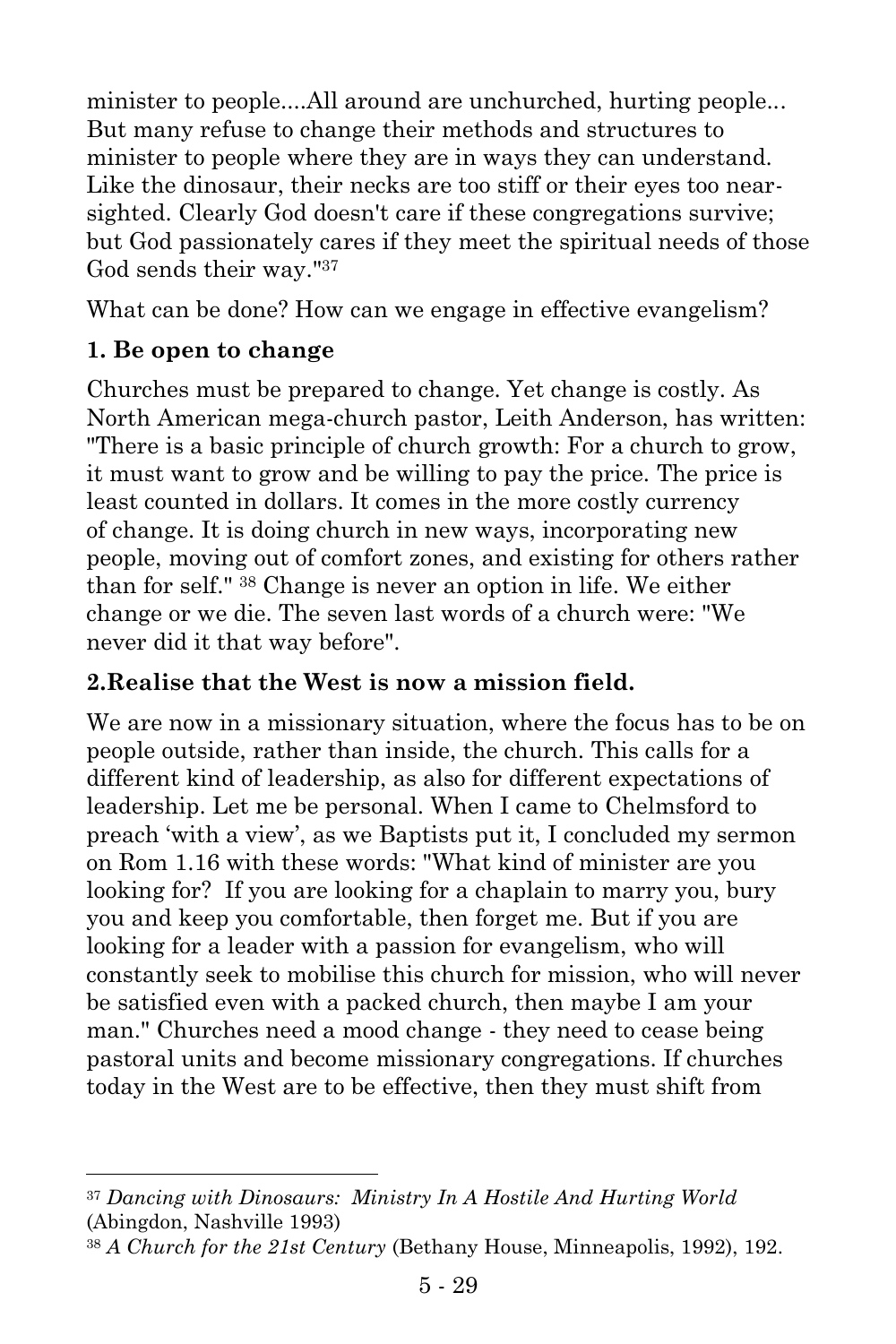caring to themselves to caring for those who do not belong to any church.

It was concern for people outside our church which led us in Chelmsford to re-develop our premises at a cost of £2 million to enable us to have a mission facility fit for the 21st century. At the time there were people in our church opposed to spending such a sum of money: "We don't need to change our church building, we are happy as we are". That was not the point: what counted was not how we felt, but how people outside the church felt. People outside the church are not prepared to put up with discomfort. Just as cinemas had to upgrade their facilities to attract a new cinema-going public, so too churches, if they want to attract a new church-going public, must do the same.

#### **3.Adopt a variety of strategies**

Churches can have the most comfortable of premises, and still fail to make an impact. So how can we engage in effective evangelism? The Apostle Paul supplies the answer: "By all means save some" (1 Cor 9.22). There is no one way - we have to use a variety of methods. A friend once likened the church to a furniture store. He suggested that just as any progressive furniture store has 'special monthly offers' - so too churches must constantly be re-arranging their wares. For although we have only one basic message to declare, we must be prepared to alter our packaging if we are to reach the community for Christ. We live in a world where people are at varying distances from Christian commitment. In today's supermarket of beliefs a variety of approaches is called for.

#### **4. Build bridges between the church and the local community**

There need to be activities which build bridges of friendship with people outside the church, so that non-Christians can discover that Christians are normal fun-loving people, not peculiar sad people; and most important, people who are interested in others, people who know how to make friends.

Such activities can vary enormously. We have found that quiz evenings are popular with 'outsiders', with the result that normally 50% of those present are non-church goers. Furthermore, they are simple to organize - all one has to do is to hire a quiz master and provide food (ploughman's) and sell drink. Other possibilities include Valentine dinners and Burns night suppers,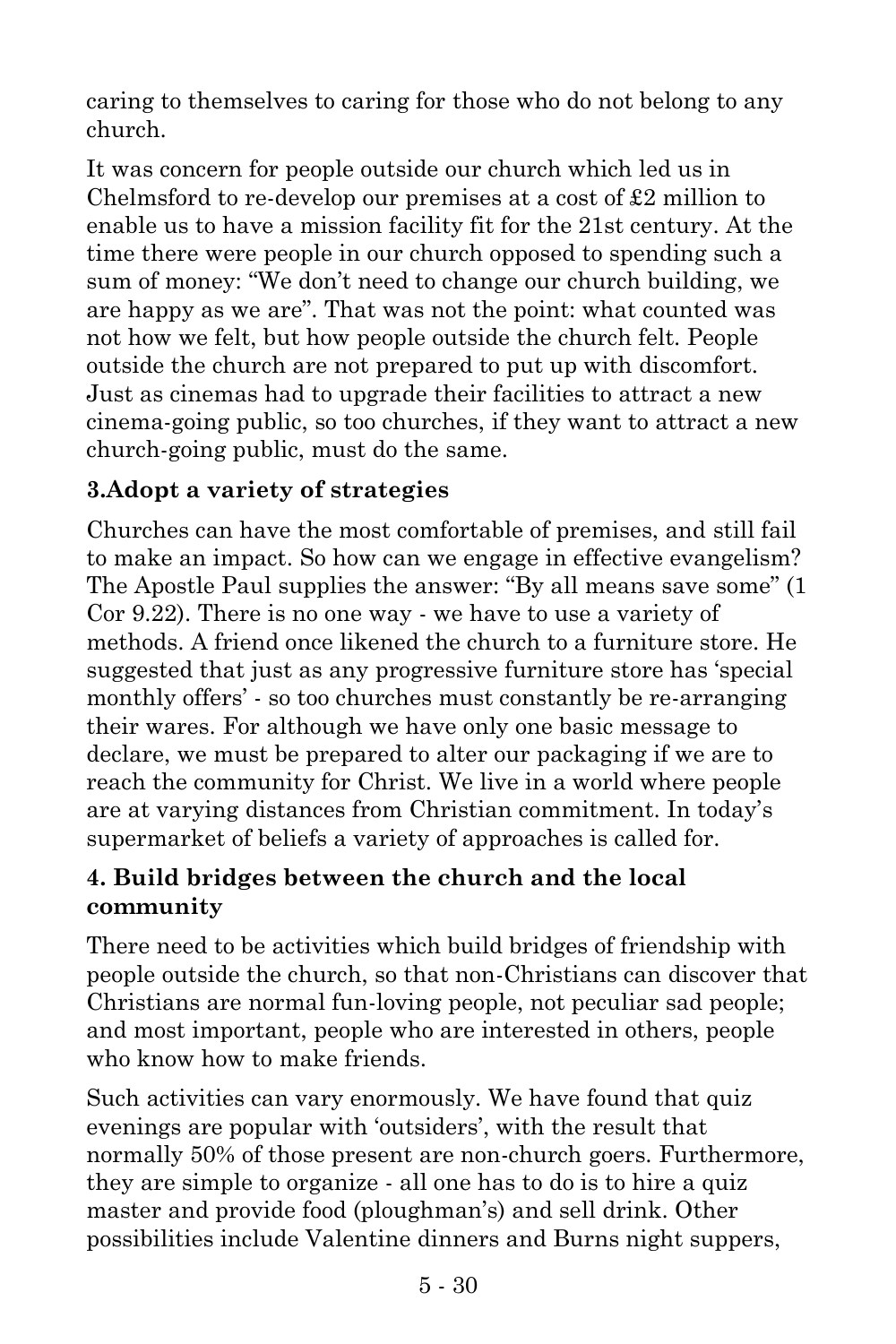family fun days and holidays at home for older people. In New Zealand I discovered that fashion shows for women were the rage.

## **5. Make the most of Christian festivals.**

Christmas is a great opportunity to invite people to church. Many non-church people are open to accepting an invitation to a carol service. But a carol service in itself is not enough: to be evangelistically effective it must contain an accessible Christmas message. I love the King's College Festival of Nine Lessons and Carols: it's a marvellous aesthetic experience, but in no way can one pretend that it is an exercise in evangelism.

Easter is another special opportunity for presenting the Gospel.

So is All Saints Day (1 November), when Christians remember all those who have died in Christ. I always write to the relatives of all those whose funerals we have taken over the past year and invite them to a service of thanksgiving for past loved ones. As a result there are always a good number of non-Christian families present. I also write to all those in our church who have lost a close relative in the year, but whose funeral we did not take. I publicise the service, making it clear that we will also be remembering all those whose dreams were crushed with a miscarriage or a still birth. The service is drawn up with the needs of the bereaved in mind. We sing traditional hymns associated with funerals. There is a sermon, in which we spell out the difference that Jesus makes to living and to dying. The most moving part of the service is the prayers, when I read out the names of those whose funerals we have taken and give people an opportunity to silently thank God for other loved ones. We remember too in the silence those who have experienced a miscarriage or a still-birth. Then we invite people to come forward and light a candle in memory of a loved one. This is an immensely moving experience and many a tear is shed. We move into prayer again, praising God for the living hope that is ours as a result of Jesus' resurrection from the dead, and praying that God will comfort those who mourn, giving them strength and the courage for the living of their days.

## **6. Exploit the rites of passage**

Here I have in mind not just weddings and funerals, but dedication and baptismal services (for non-Baptists, christenings and confirmations) which can be exploited for evangelistic purposes, in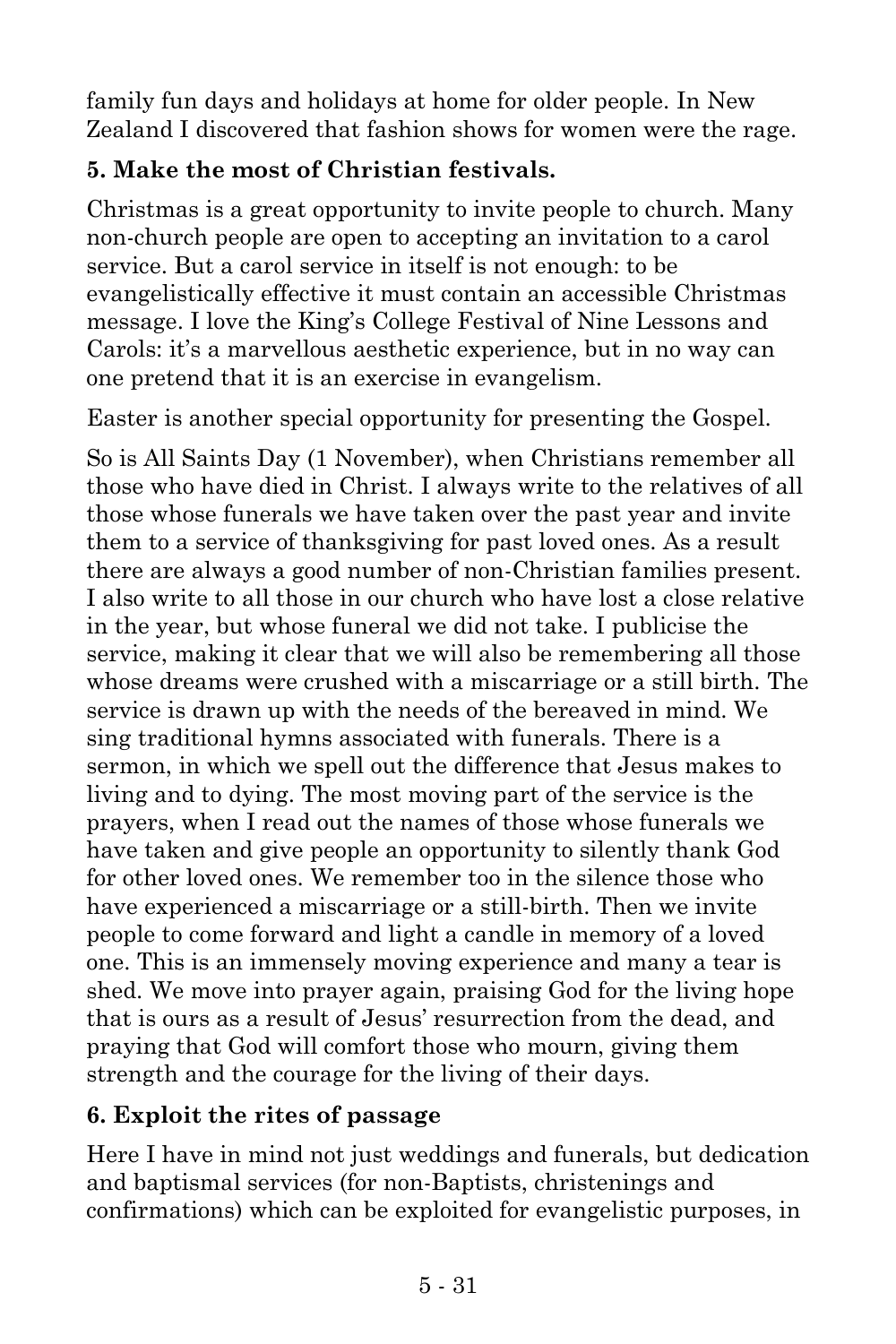the sense that they can provide a congregation of non-Christians to whom the preacher can speak of the difference that Jesus makes.

In the case of a dedication, I encourage couples to bring along as many family and friends as possible. At one recent dedication service there were 50 guests, many of them clearly not accustomed to being in church. At another service, the father had invited all the members of his rugby club. On one occasion we had three couples on the fringe of the church bringing their children for dedication. Although in each case the father hadn't darkened the door of the church previously, they happily brought along their extended families. What a great Gospel opportunity!

Baptismal services too can be great evangelistic opportunities. I tell candidates to make a list of all their friend, enemies and relations, and then invite the lot! Teenagers will often bring most of their class mates along, and sometimes their teachers too. At a recent baptismal service one of the candidates, a nervous woman in her late 40s, invited her friends and neighbours to the service and to a following lunch party; and, what's more, not to bring a bottle to the lunch party, but a gift for our church's building fund. Some 60 people turned up, and several £100s were given! In summary, if a church is baptising, say, four candidates, there is no reason why the preacher cannot be provided with a 100 or more newcomers to preach to!

Do notice that the success of these gospel opportunities is not down to the preacher, but to the people. Effective evangelism involves a congregational mind-set.

#### **7. Put on seeker-friendly services**

Seeker-friendly services are not to be confused with the 'seeker services' popularised by Bill Hybels of Willow Creek, which kick hymns and prayers into touch and instead are 'presentation' services. Although for some churches this is an effective form of evangelism, in our context they have not proved greatly successful - in spite of all the effort put into them. Seeker-friendly services by contrast are services which contain hymns and prayers, but which nonetheless are accessible to non-Christians.

#### **8. Engage in process evangelism**

People today need an opportunity to reflect on the Christian Gospel before they commit themselves to Jesus. Explorers are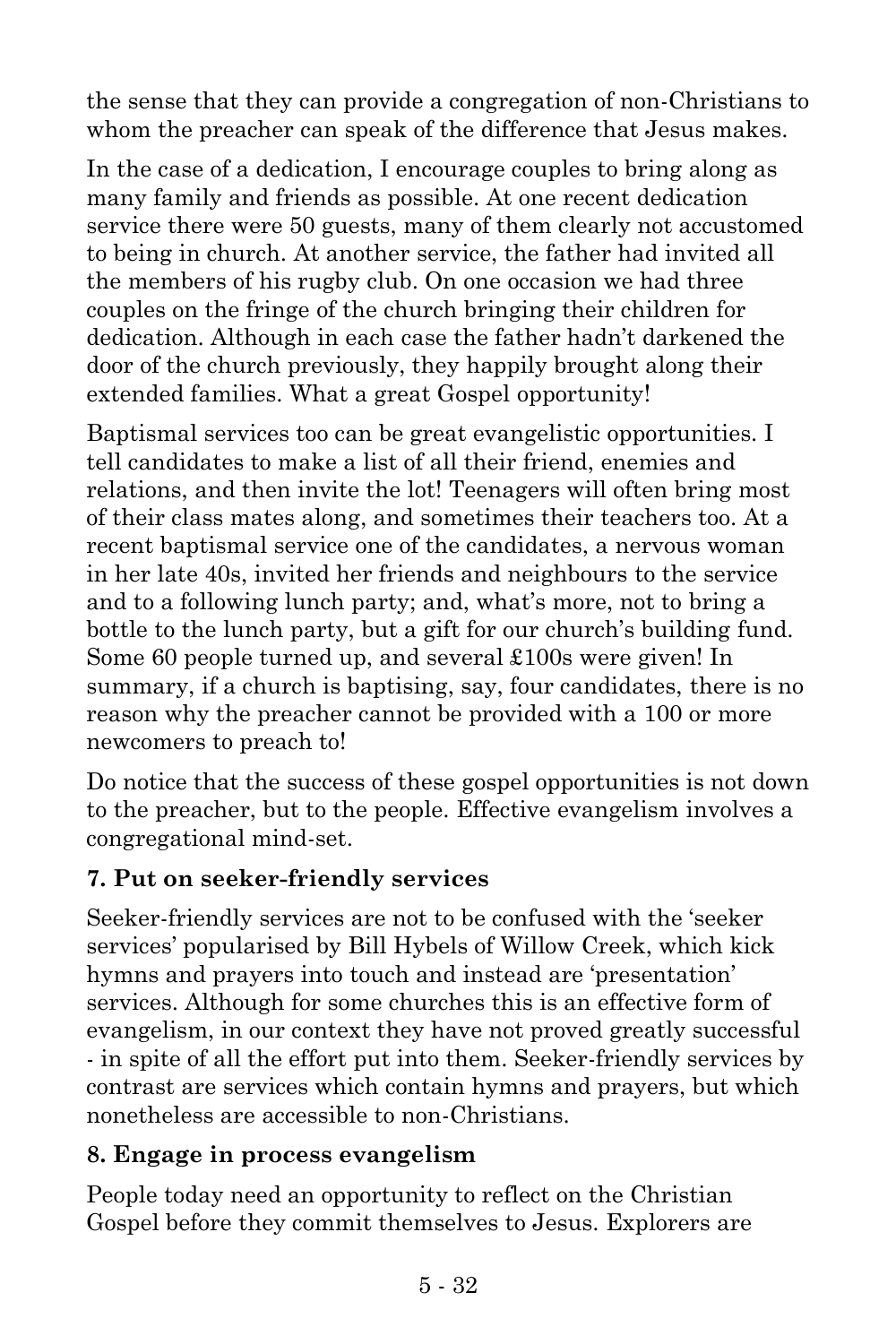starting further and further away from the Christian faith, so that the journey to faith takes longer and longer. When I was a child the classic way in which many became Christians was by attending an evangelistic event and responding to an appeal to come forward at the end of the sermon. Faith for them involved a **crisis** in their lives. However, it is generally reckoned that the last major successful evangelistic event of this kind held in Britain was the Billy Graham 1984 Mission England crusade. After that, things changed. People no longer responded to Billy Graham- or indeed to any other evangelist - in the way they did.

The fact is that we as a country had changed. Whereas at one stage there were many lapsed Christians and many people on the fringes of the church, today things are different. There is widespread ignorance about the Christian faith. There is no longer a harvest which evangelists can reap on a one-night stand. Evangelism has had to change. Now process-evangelism is the name of the game. So we have Alpha courses and 'Y' courses, lasting ten weeks or so, but even then these courses are often too short for people to make a commitment. If the ordinary physical birth process takes nine months, we should not be surprised if the spiritual birth process takes a number of months too.

#### **9. Identify responsive people groups**

Are there particular groups within our churches whom we should be seeking to mobilize? I believe that one key group is that formed by pregnant mums in the church. Let me explain. When a woman gets pregnant, her network of relationships changes and probably expands. As she attends ante-natal classes - and later hospital and clinics -she meets up with a wide spectrum of people, many of whom are open to exploring the deeper issues of life. Mothers at this stage are asking questions as to the meaning and purpose of life. The birth-process is a crisis period in life, when people are jolted out of the ruts of their previous way of thinking and are open to hearing the gospel. Pregnant mums are a responsive people group, and so if churches wish to be strategic they need to train their young women to share the Gospel.

Another responsive people group are older people, first because post-retirement years are often increasingly lonely years, and second because post-retirement years inevitably cause people to reflect on their mortality. Death is no longer a remote possibility.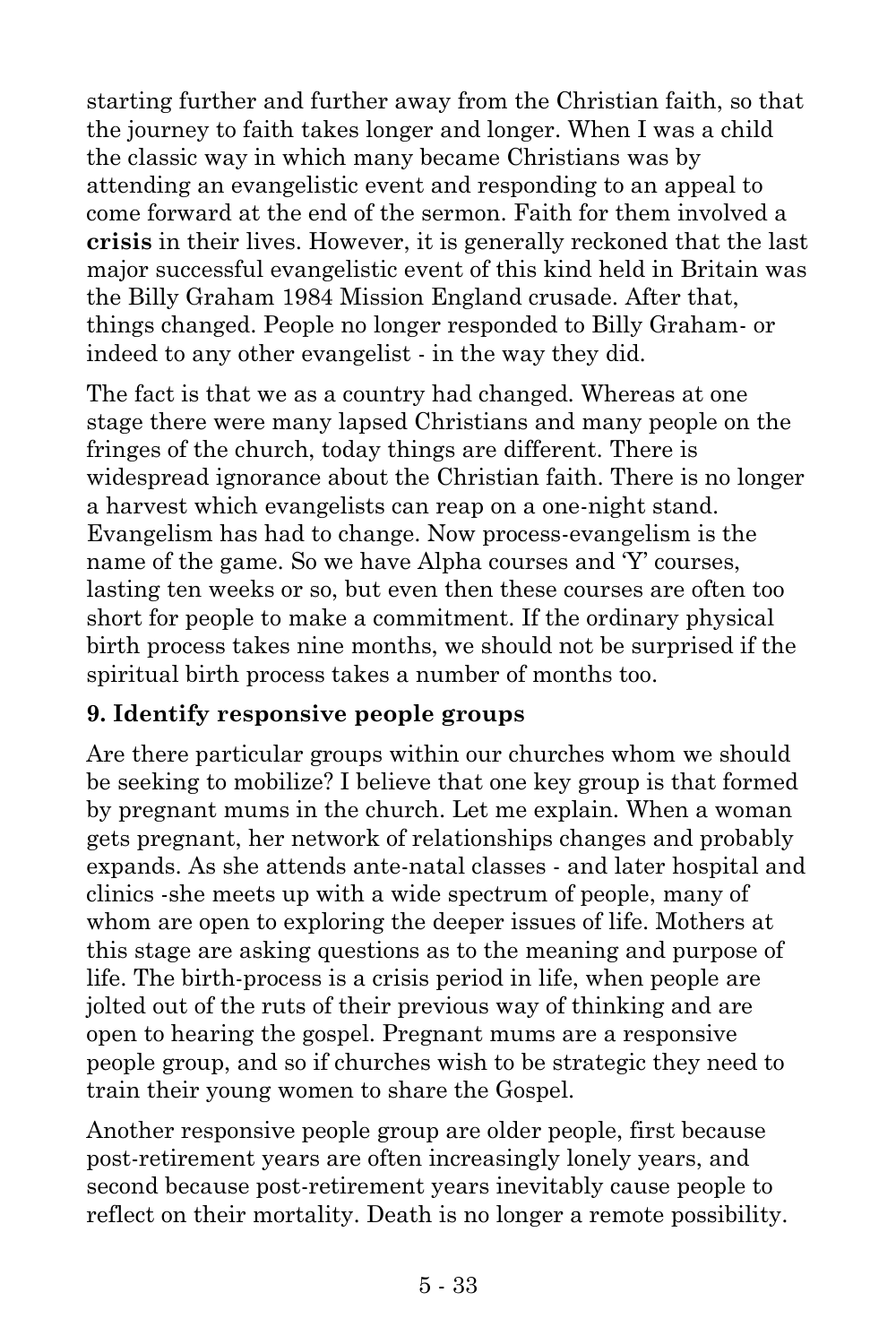It becomes an increasing reality. Here too is another 'window of opportunity' for effective evangelism.

# **10. Build relationships**

The key to evangelism lies not in programmes or strategies, but in building relationships with others. What a difference it would make if every Christian were intentionally to build relationships with non-Christian people with a view to leading their new friends to Jesus Christ.

Let me tell you about my mother. Aged 82, she is in the business of building relationships with the residents of her retirement complex with a view to inviting people to church. She is wise enough to know that you can only invite people to church once you have become a true friend. Most weeks she goes out to the theatre with her new friends in the retirement complex - not that she is desperately keen on the theatre, but how can you invite people to church without first being willing to share their interests too?

## **11.Don't worry about numbers**

Let me tell you about my father. He was a teenager when he first came into contact with a church. He had a friend who was crazy on football, and a Baptist church not far from him had a team, but to play in the team one had to attend Bible class. His friend, not wanting to attend the Bible class by himself, persuaded my father go to the Bible class with him. My father was so impressed with the Bible class leader, that he began to attend church. It was at this stage that the church held a mission led by two students from Spurgeon's College. My father, still fifteen at the time, was fascinated by the meetings: "One evening the preacher took the theme of the meaning of Christ's death. For the first time in my life I, who had seen crucifixes since I was a child, learned that the cross was for my sake, that the love of Christ shown on it embraced me as truly as it did anyone, and that I personally could know forgiveness for ever and eternal life. When that dawned on me it was like the coming of day. I could not hold back from Christ. I went forward to express my desire to receive Him - and went home walking on air." <sup>39</sup>

l <sup>39</sup> See P. Beasley-Murray, *Fearless for Truth: A personal portrait of the life of George Beasley-Murray* (Paternoster, Carlisle 2002) 13